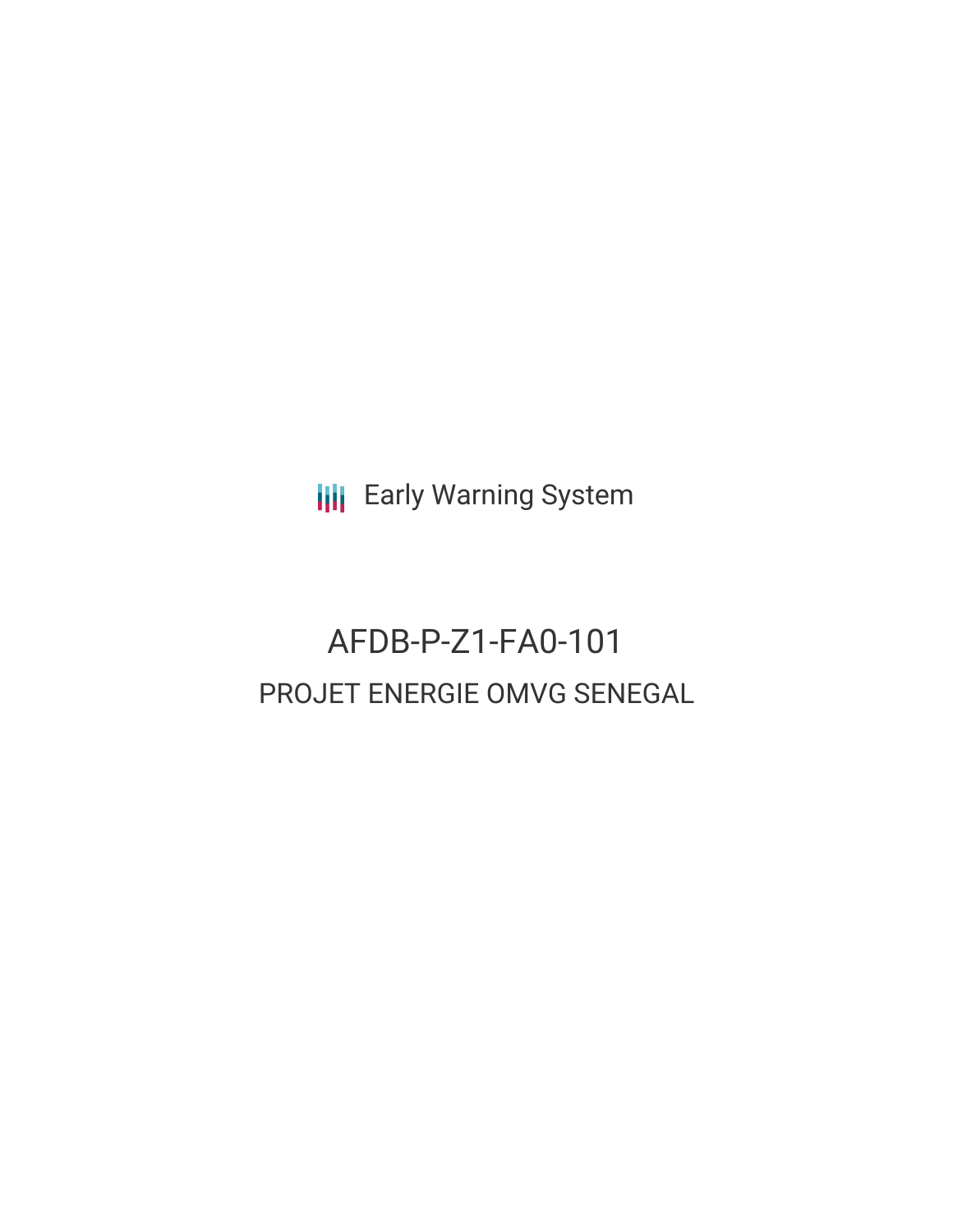

#### **Quick Facts**

| <b>Countries</b>              | Senegal                         |
|-------------------------------|---------------------------------|
| <b>Financial Institutions</b> | African Development Bank (AFDB) |
| <b>Status</b>                 | Approved                        |
| <b>Bank Risk Rating</b>       | U                               |
| <b>Voting Date</b>            | 2015-09-30                      |
| <b>Borrower</b>               | PMVGRN-OMVG                     |
| <b>Sectors</b>                | Energy                          |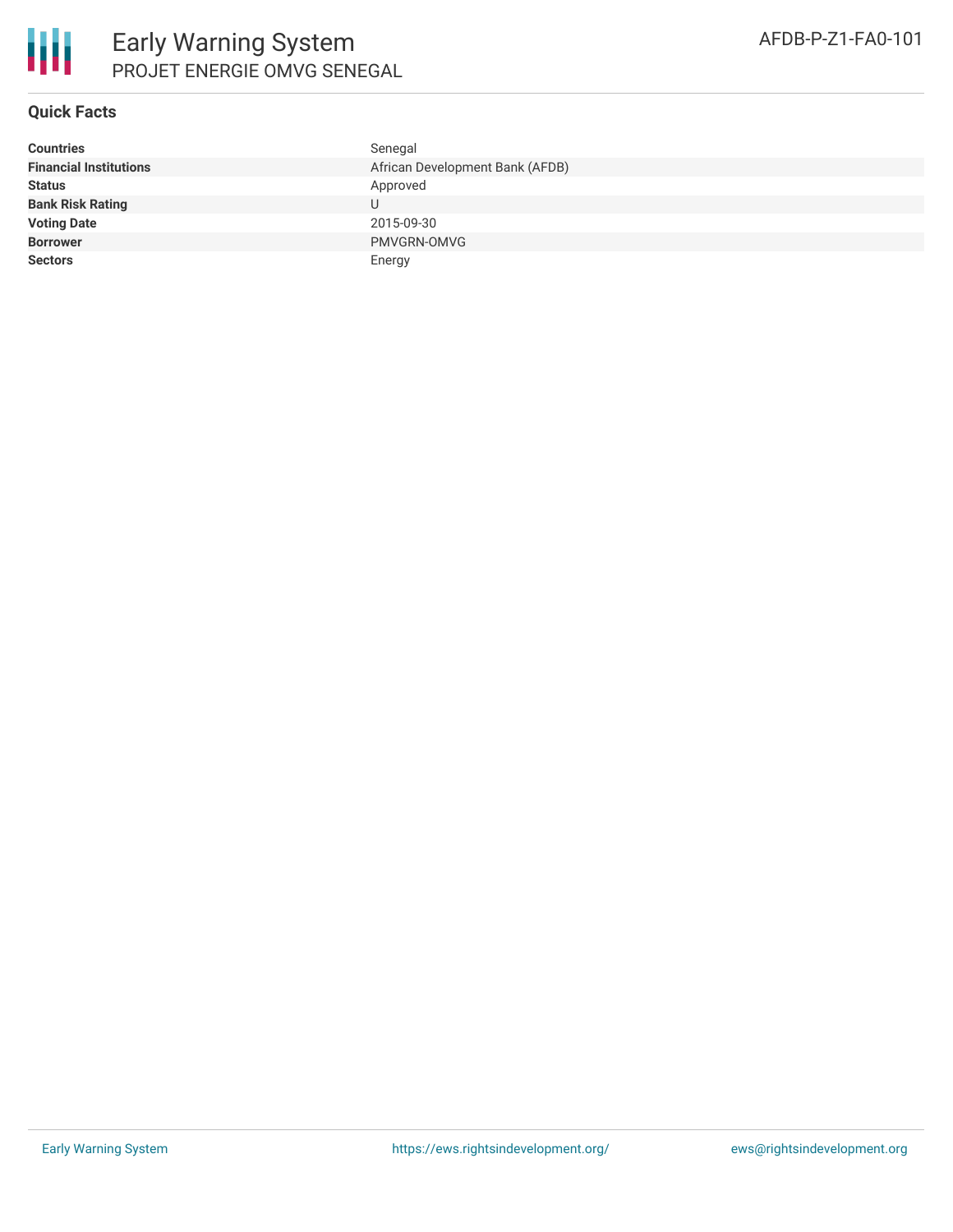

## Early Warning System PROJET ENERGIE OMVG SENEGAL

### **Project Description**

Project description not provided at the time of disclosure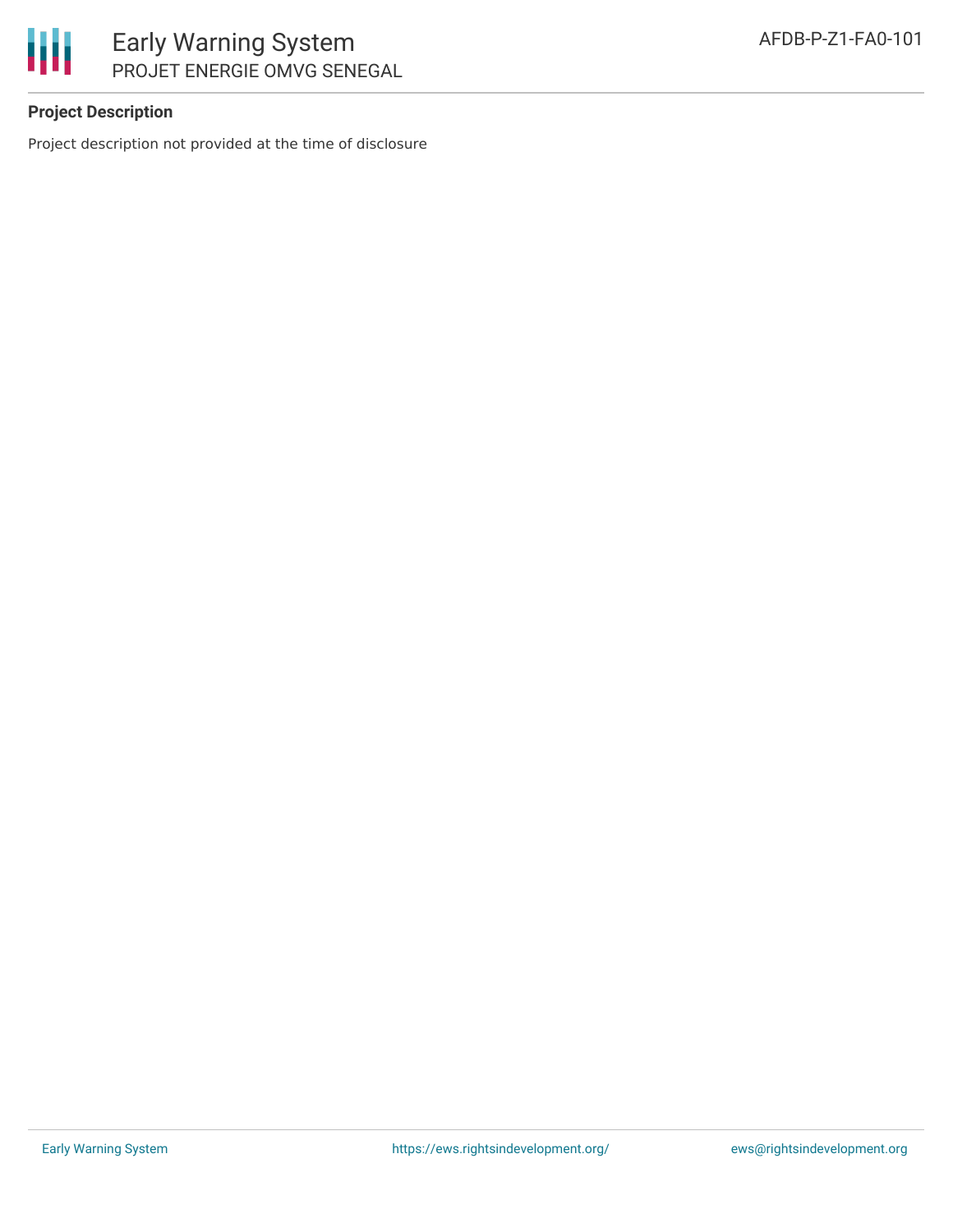

## Early Warning System PROJET ENERGIE OMVG SENEGAL

### **Investment Description**

African Development Bank (AFDB)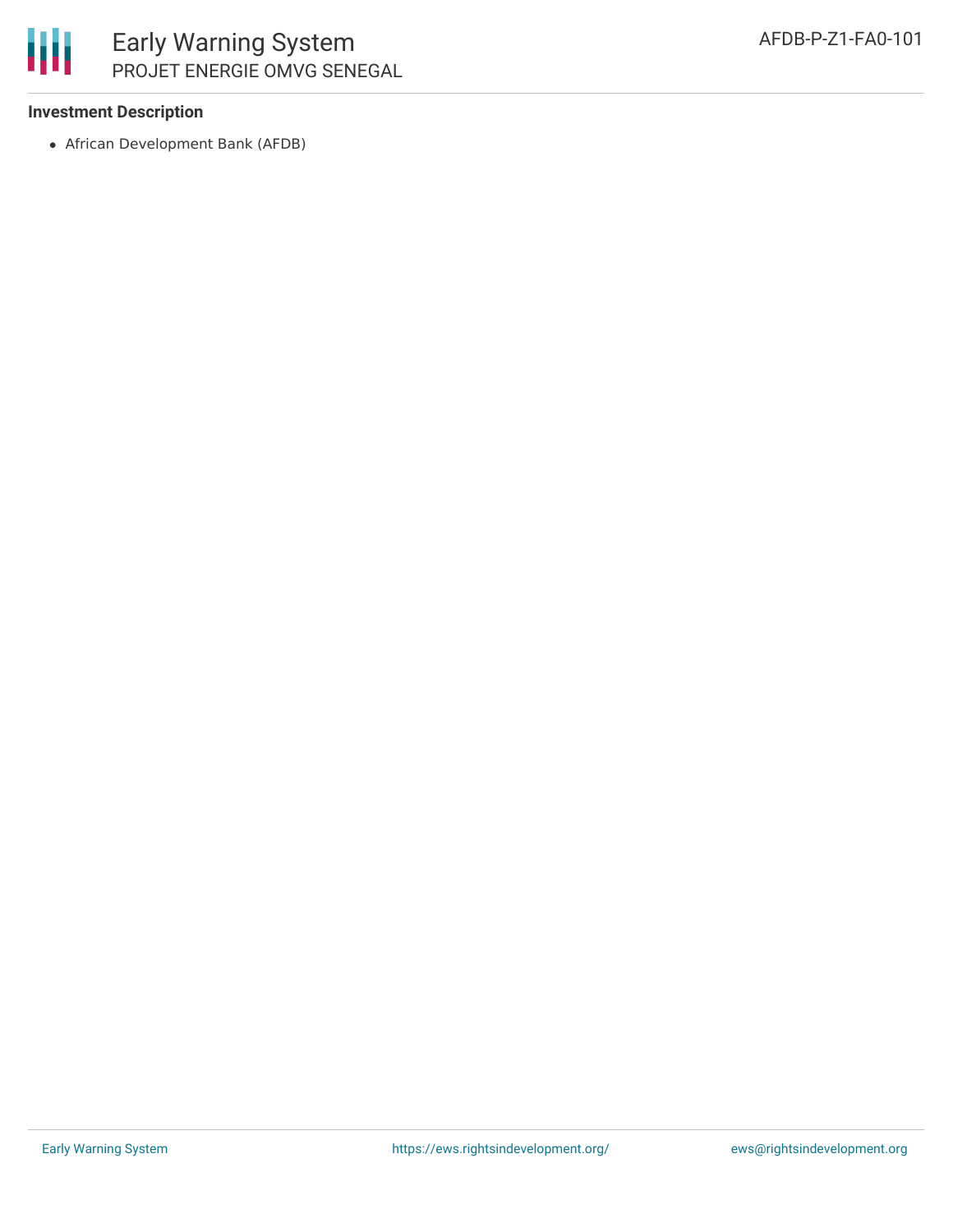

### **Contact Information**

DIALLO Amadou Bassirou - RDGW4

#### **ACCOUNTABILITY MECHANISM OF AfDB**

The Independent Review Mechanism (IRM), which is administered by the Compliance Review and Mediation Unit (CRMU), is the independent complaint mechanism and fact-finding body for people who have been or are likely to be adversely affected by an African Development Bank (AfDB)-financed project. If you submit a complaint to the IRM, it may assist you by either seeking to address your problems by facilitating a dispute resolution dialogue between you and those implementing the project and/or investigating whether the AfDB complied with its policies to prevent environmental and social harms. You can submit a complaint electronically by emailing crmuinfo@afdb.org, b.kargougou@afdb.org, b.fall@afdb.org, and/or s.toure@afdb.org. You can learn more about the IRM and how to file a complaint at https://www.afdb.org/en/independent-review-mechanism/.